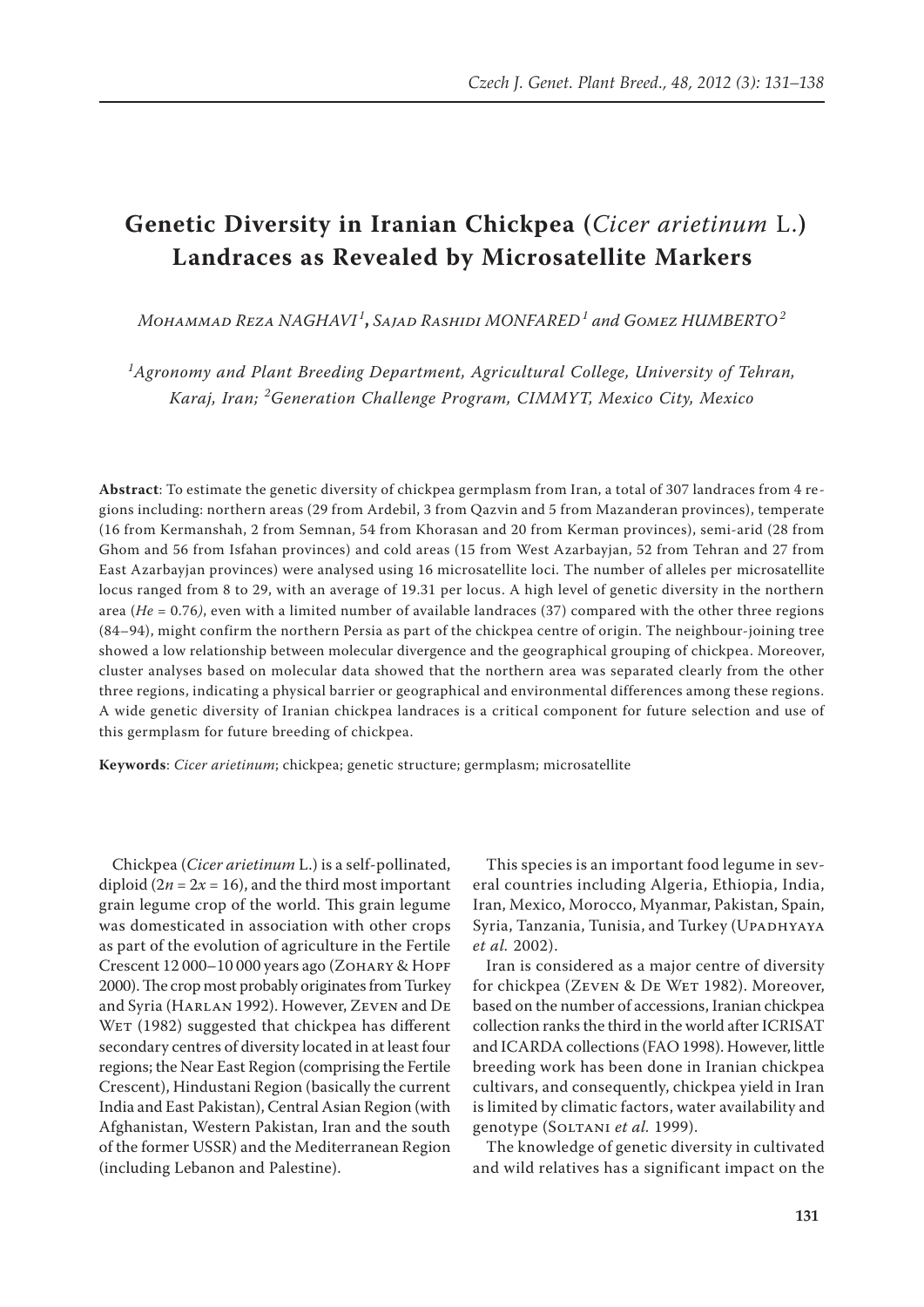improvement of crop plants and this information has been successfully used for efficient germplasm management, fingerprinting and genotype selection. Genetic diversity can be estimated using phenotypic identification or molecular markers. However, morphological traits have a number of limitations including low polymorphism, low heritability, late expression, and may be controlled by epistatic and pleiotropic gene effects (Eivazi *et al.* 2008). Molecular markers are a useful complement to morphological characterization of accessions because they are plentiful, independent of plant tissue or environmental effects, and allow cultivar identification very early in plant development (Manifesto *et al.* 2001).

A number of different molecular assays have been used to determine genetic relationships between the chickpea accessions. But some of these molecular markers, such as biochemical (AHMAD & Slinkard 1992; Labdi *et al.* 1996) and DNAbased markers like RFLPs (UDUPA *et al.* 1993) and RAPDs (SANT et al. 1999; CHOWDHARY et *al.* 2002; Iruela *et al.* 2002; Sudupak *et al.* 2002) were unable to address the genetic variation within chickpea accessions. However, it was previously shown that microsatellite marker systems could efficiently be used for detecting the genetic variation within chickpea cultivars (HUTTEL et al. 1999; UDUPA et al. 1999). Simple sequence repeats (SSRs) are common and informative molecular markers used for genetic diversity studies because of their simplicity, high levels of polymorphism, high reproducibility, and co-dominant inheritance patterns (Powell *et al.* 1996). Although the rich germplasm of chickpea has been reported from Iran, however, little is known about the diversity of these accessions in Iran. Even though geographical distribution and climatic pattern of Iranian accessions of chickpea was evaluated in a previous study (GAROOSI & VOJDANI 1993), they could not differentiate the origin sites according to the evaluated traits. In the present study, we used microsatellite markers to investigate molecular variation in a collection of *C. arietinum* landraces sampled from four geographical areas in Iran.

## **MATERIAL AND METHODS**

*Plant materials*. A total of 307 germplasm accessions of kabuli-type chickpea, collected from 12 provinces of Iran, were used in this study. To investigate the geographical distribution of genetic diversity, chickpea growing areas were divided into four regions (Figure 1): Northern areas (29 from Ardebil, 3 from Qazvin and 5 from Mazanderan provinces), temperate (16 from Kermanshah, 2 from Semnan, 54 from Khorasan and 20 from Kerman provinces), semi-arid (28 from Ghom and 56 from Isfahan provinces) and cold areas (15 from West Azarbayjan, 52 from Tehran and 27 from East Azarbayjan provinces) (Table 1, Figure 1). All these landraces were previously studied for morphological variations (NAGHAVI

| Population    | Code       | Sample size | Province        | Accession No. |
|---------------|------------|-------------|-----------------|---------------|
|               |            |             | Ardebil         | $1 - 29$      |
| Northern area | <b>NOR</b> | 37          | Qazvin          | $30 - 32$     |
|               |            |             | Mazanderan      | $33 - 37$     |
| Temperate     | TEM        | 92          | Kermanshah      | $38 - 53$     |
|               |            |             | Semnan          | $54 - 55$     |
|               |            |             | Khorasan        | $56 - 109$    |
|               |            |             | Kerman          | $110 - 129$   |
| Semi arid     |            | 84          | Ghom            | $130 - 157$   |
|               | <b>SEA</b> |             | Isfahan         | $158 - 213$   |
|               |            |             | Azarbayjan West | $214 - 228$   |
| Cold          | <b>COL</b> | 94          | Tehran          | $229 - 280$   |
|               |            |             | Azarbayjan East | $281 - 307$   |

Table 1. The geographical origins of the 307 accessions of chickpea used in this study; NOR, SEA, COL and TEM represent Northern area, semi-arid, cold and temperate regions, respectively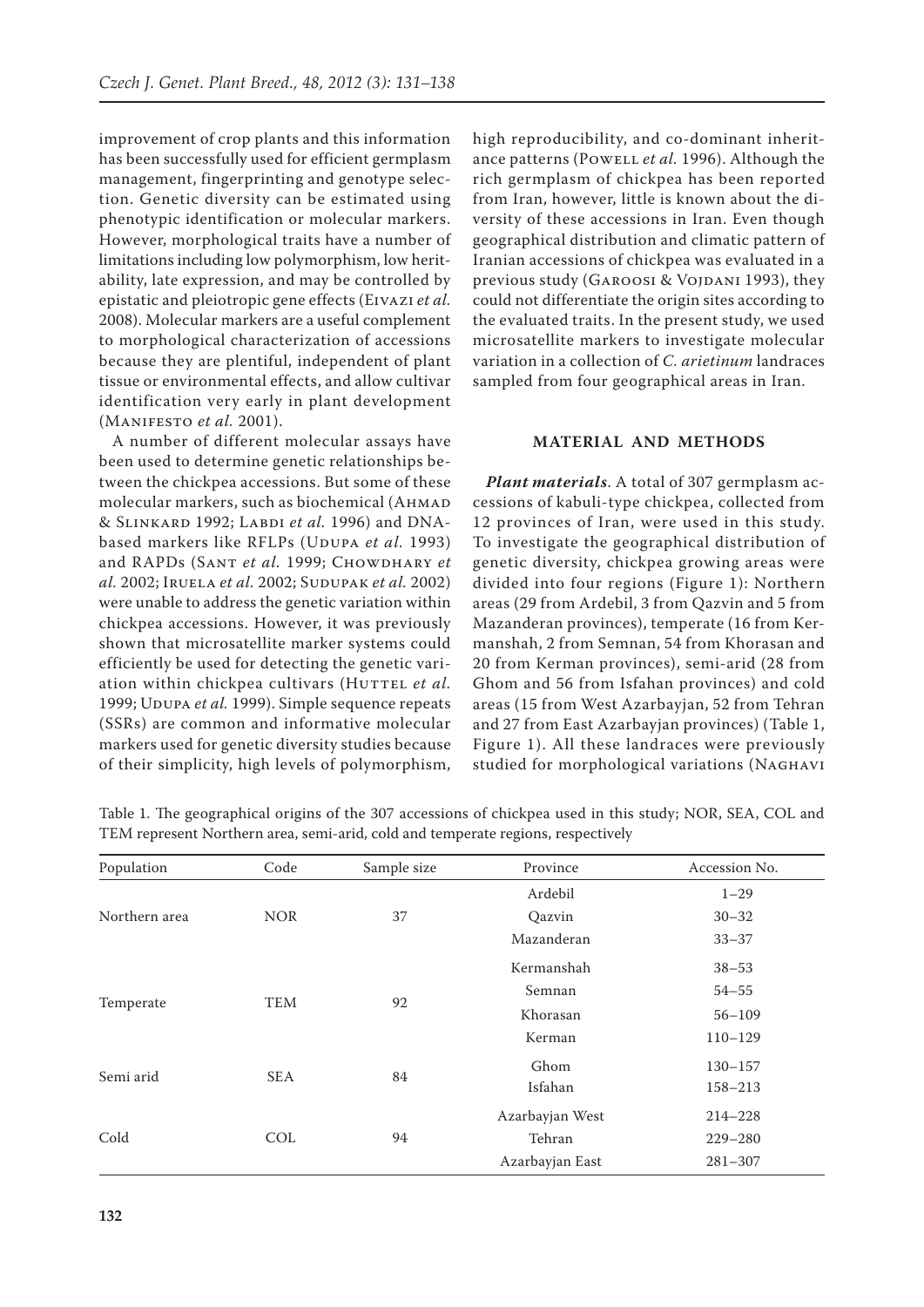

Figure 1. The geographical origins of 307 landraces of chickpea used in this study; NOR, SEA, COL and TEM represent Northern area, semi-arid, cold and temperate regions, respectively

& Jahansouz 2005). These accessions were procured from the Gene Bank at the University of Tehran, Karaj, Iran.

*DNA extraction and microsatellite analyses*. Total genomic DNA of one plant per landrace was isolated from leaf material using a CTAB method (Saghai-Maroof *et al.* 1984) with minor modifications. A set of 16 SSR primer pairs (HUTTEL et *al.* 1999) was used to amplify the genomic DNA of all 307 landraces. PCR was performed in 5 μl reaction volume with final concentrations of 5 ng DNA, 2mM MgCl<sub>2</sub>, 0.12mM of dNTPs, 1X PCR buffer, 1 pmole of forward primer labelled with a fluorescent dye (either 6-Fam or Vic or Ned or Pet from Applied Biosystems, Carlsbad, USA), 1 pmole of reverse primer and 0.1U of *Taq* DNA polymerase (Bioline, London, UK) in a GeneAmp® PCR System 9700 thermal cycler (Applied Biosystems, Carlsbad, USA). PCR amplification was carried out using a touch-down methodology with 15 min initial denaturing (to activate *Taq* DNA polymerase), followed by 10 cycles of denaturing at 94°C for 15 s, annealing at 60°C for 20 s (temperature reduced by 1°C for each cycle) and extension at 72°C for 30 s. This was followed by 40 cycles of denaturation at 94°C for 10 s, annealing at 54°C for 20 s and extension at 72°C for 30 s with the final extension of 20 min at 72°C. PCR products of different dyes were pooled together along with internal size standard (GeneScan™ 500 LIZ® from Applied Biosystems, Carlsbad, USA) and capillary electrophoresis was carried out using an ABI 3700 Genetic Analyser (Applied Biosystems, Carlsbad, USA). Sizing of PCR amplified fragments was done based on the relative migration of internal size standard using GeneScan 3.7 software and allele calling was done by Genotyper 3.7 software (Applied Biosystems, Carlsbad, USA).

*Data analysis*. The results of amplification reactions from all landraces were scored and the following statistics of genetic variation within different chickpea regions were computed as averages over loci using the GENAlEX 6.1 software (Peakal & Smouse 2006): number of observed alleles (*Na*), polymorphism information content (PIC), number of private alleles, effective number of alleles (*Ne*), Shannon's information index (*I*), analysis of molecular variance (AMOVA; Excoffier *et al*. 1992) and gene diversity (*He*) computed according to Nei (1978). The relationships of the landraces were estimated from the SSR data by employing the Neighbour-Joining (NJ) clustering method on simple matching allele frequency-based distance matrix using DARwin5 5.0.146 computer software (Perrier *et al.* 2003).

In addition, relationships of the four chickpea growing regions were estimated from the SSR data using the UPGMA clustering method on the basis of Nei's unbiased genetic distance (1978). The UPGMA tree was constructed using NTsys program ver. 2.0 (ROHLF 1998).

## **RESULTS**

#### **Genetic diversity**

A total of 309 alleles were identified by 16 SSR markers across all landraces. The numbers of alleles per primer varied from 8 for TA46 to 29 for TA28, with an average of 19.31 alleles per locus in the total collection. The highest and the lowest PIC values were 0.92 (TA28) and 0.36 (TA46), respectively, with an average of 0.75 (Table 2). Moreover, the highest and the lowest gene diversity was observed for TA64 (0.903) and TA46 (0.359), respectively.

In addition, a total of 106 unique (private) alleles were identified using 16 SSR primers, 26 such alleles appeared in Northern area, 18 in temperate, 18 in semi-arid and 44 in cold regions (Table 3).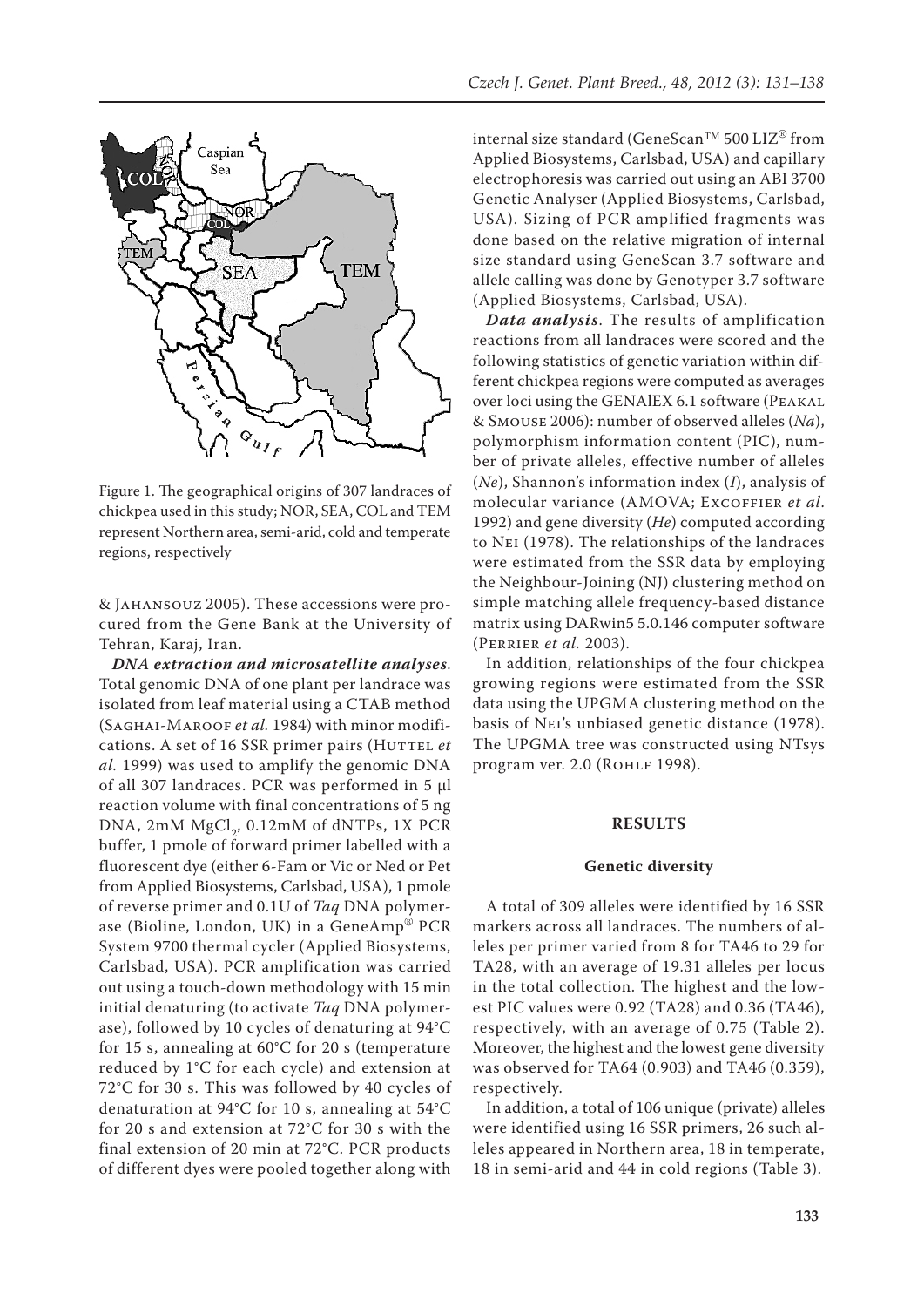| Locus        | No. of alleles | PIC      | Ho    | He    |
|--------------|----------------|----------|-------|-------|
| CaSTMS15     | $15\,$         | 0.77     | 0.003 | 0.768 |
| CASTMS2      | 23             | 0.88     | 0.003 | 0.865 |
| CaSTMS21     | 14             | 0.43     | 0.000 | 0.432 |
| <b>TA113</b> | 14             | 0.74     | 0.006 | 0.731 |
| <b>TA116</b> | $24\,$         | $0.81\,$ | 0.000 | 0.802 |
| <b>TA117</b> | 23             | 0.88     | 0.009 | 0.865 |
| <b>TA14</b>  | $20\,$         | $0.81\,$ | 0.003 | 0.800 |
| <b>TA21</b>  | $24\,$         | 0.89     | 0.000 | 0.864 |
| <b>TA22</b>  | 27             | 0.85     | 0.007 | 0.845 |
| <b>TA27</b>  | $\overline{9}$ | 0.69     | 0.007 | 0.689 |
| <b>TA46</b>  | $\,8\,$        | 0.36     | 0.000 | 0.359 |
| <b>TA64</b>  | 23             | 0.91     | 0.003 | 0.903 |
| <b>TA71</b>  | $18\,$         | 0.79     | 0.000 | 0.778 |
| <b>TA72</b>  | 23             | 0.72     | 0.000 | 0.716 |
| TA76s        | $15\,$         | 0.64     | 0.000 | 0.639 |
| <b>TA28</b>  | 29             | 0.92     | 0.003 | 0.900 |
| ${\it Mean}$ | 19.31          | 0.75     | 0.003 | 0.747 |
| SE           | 6.22           |          | 0.001 | 0.020 |

Table 2. Number of alleles and polymorphism information content (PIC) in the 307 landraces of chickpea for each microsatellite locus

*Ho* – observed heterozygosity; *He* – Nei's (1973) gene diversity; SE – standard error

## **Genetic structure of the origin sites**

In general, the growing regions included in this study showed a relatively high level of genetic diversity with *Na* = 12.4, *Ne* = 5.38, *He* = 0.74 and  $I = 1.86$  (Table 3). It can also be seen that the landraces from Northern area, with the least numbers of landraces (37), showed a high level of Nei's gene diversity and Shannon's information index (0.76 and 1.88, respectively).

Table 3. Genetic diversity estimates for four growing regions of chickpea based on 16 microsatellite loci

| Region        | Code       | Sample<br>size | Na              | Ne              |                 | H <sub>o</sub>   | He              | Unique<br>alleles |
|---------------|------------|----------------|-----------------|-----------------|-----------------|------------------|-----------------|-------------------|
| Northern area | <b>NOR</b> | 37             | 10.65<br>(0.84) | 5.50<br>(0.630) | 1.88<br>(0.122) | 0.003<br>(0.002) | 0.76<br>(0.037) | 26                |
| Temperate     | <b>TEM</b> | 92             | 11.67<br>(1.21) | 5.51<br>(0.81)  | 1.83<br>(0.144) | 0.002<br>(0.001) | 0.74<br>(0.03)  | 18                |
| Semi arid     | <b>SEA</b> | 84             | 12.00<br>(1.04) | 5.22<br>(0.608) | 1.85<br>(0.135) | 0.002<br>(0.001) | 0.74<br>(0.041) | 18                |
| Cold          | <b>COL</b> | 94             | 14.25<br>(1.19) | 5.30<br>(0.768) | 1.88<br>(0.145) | 0.003<br>(0.002) | 0.73<br>(0.045) | 44                |
| Mean          |            |                | 12.140          | 5.38            | 1.86            | 0.003            | 0.74            | 26.5              |

*Na* – observed number of alleles; *Ne* – effective number of alleles; *Ho* – observed heterozygosity; *He* – Nei's (1973) gene diversity; *I* – Shannon's information index; standard error is given in the brackets; NOR, SEA, COL and TEM represent Northern area, semi-arid, cold and temperate regions, respectively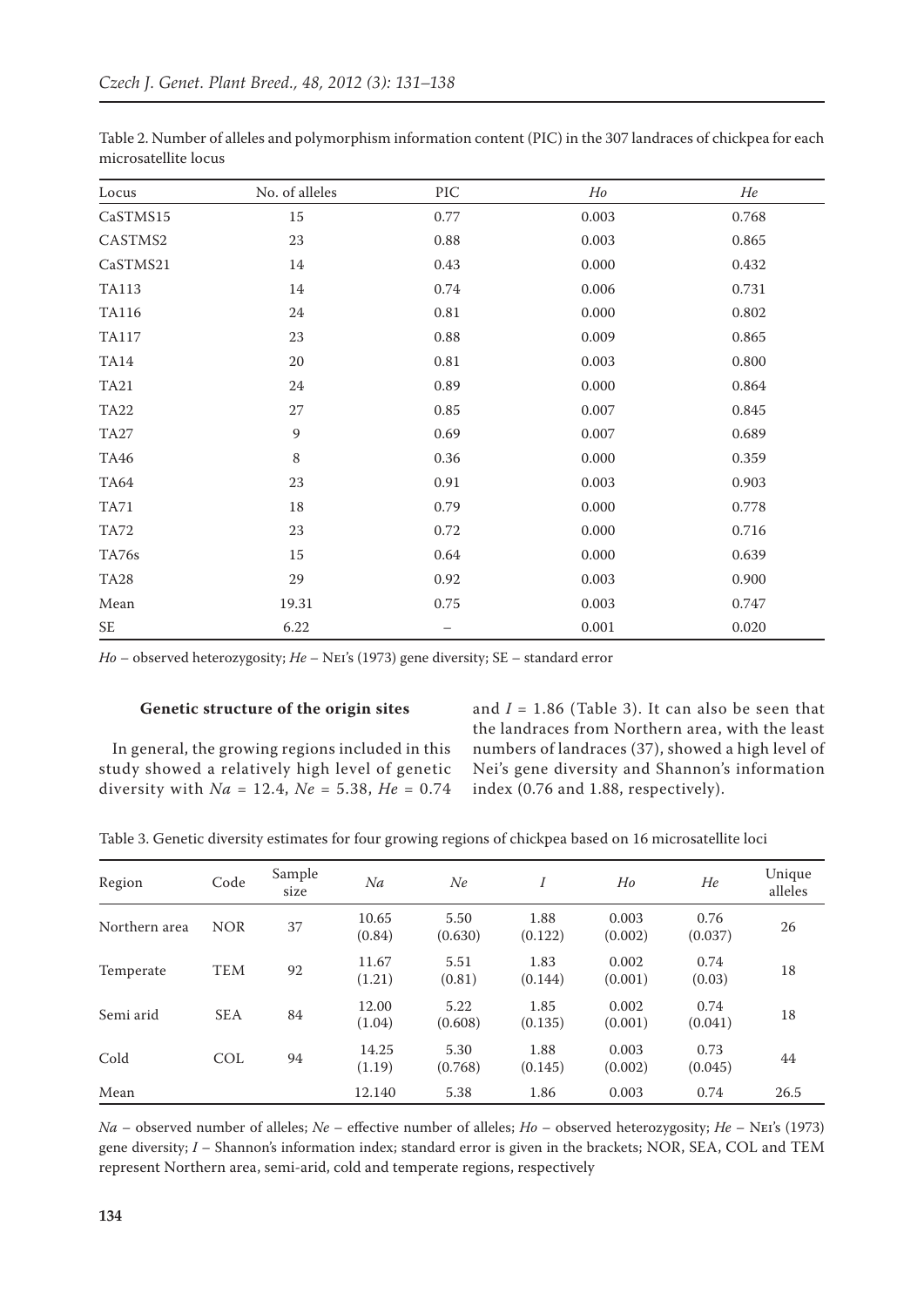| Source of variation | df  | Sum of squares | Variance components | Percentage of variation |
|---------------------|-----|----------------|---------------------|-------------------------|
| Among regions       |     | 107            | 0.149               |                         |
| Within regions      | 303 | 7445.4         | 24.573              | 99                      |
| Total               | 306 | 7552.4         | 24.772              |                         |

Table 4. Analysis of molecular variance (AMOVA) for 307 *Cicer arietinum* individuals among and within regions

df – degree of freedom

Partitioning the variation within and between origin sites using an analysis of molecular variance (AMOVA) showed that 1% of the total genetic variation existed among growing regions (Table 4).

**Clustering of populations**

The neighbour-joining tree showed two major cluster groups (group I and II). Most landraces from cold area were in group I, whereas group II mainly consisted of accessions from temperate and semi-arid regions. However, there were some exceptions in each group. Moreover, accessions of Northern areas belonged to both groups (Figure 2).

The largest genetic distance (0.092) among the four regions was found between the Northern and cold areas. Meanwhile, the smallest genetic distance (0.044) was observed between cold and semi-arid regions. According to the cluster analysis (UPGMA)



Figure 2. Unweighted neighbour-joining tree based on the simple matching dissimilarity matrix of 16 SSR markers diagram genotyped across the 307 landraces of chickpea; for accession number see Table 1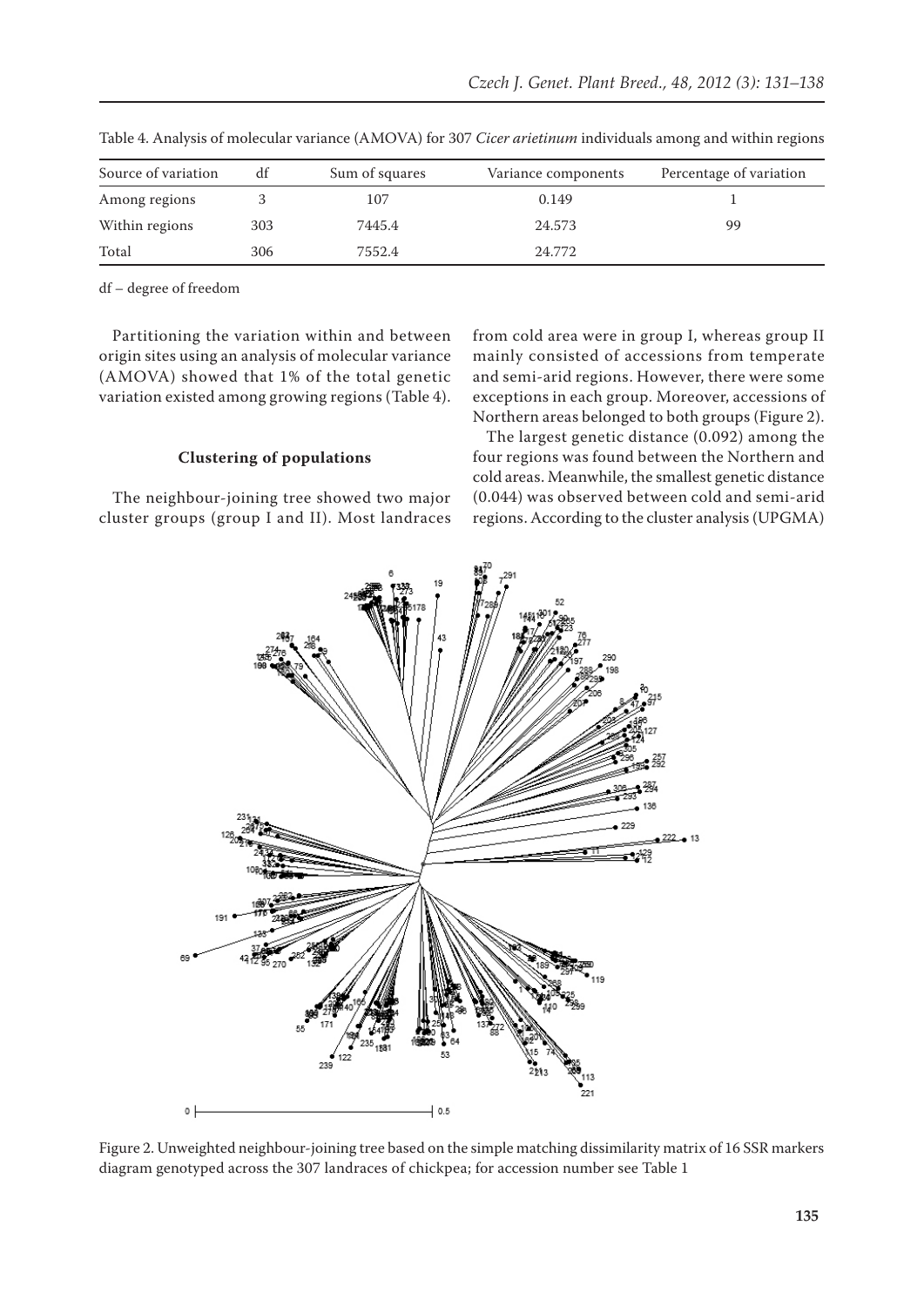

Figure 3. Dendrogram of genetic relationships between four growing regions of chickpea as reconstructed by the UPGMA method based on the genetic distance obtained from Nei's genetic distances (1978) of SSR data; NOR, SEA, COL and TEM represent Northern area, semi-arid, cold and temperate regions, respectively

the two semi-arid and cold regions showed a closer genetic relationship. While, high genetic distances were found between the landraces from Northern area and the other regions (Figure 3).

## **DISCUSSION**

In this study, 307 landraces of chickpea were genotyped at 16 SSR loci in order to detect genetic diversity among the four chickpea growing regions of Iran. The number of alleles per marker is considered to be a good indicator of genetic variability (Nevo 1978). Compared with previously published data on chickpea using SSR markers, results of this study revealed from 8 to 29 alleles with an average of 19.31 alleles per locus (Table 2), which is more than the value found by UDUPA et *al.* (1999) and SETHY *et al.* (2006), while being less than what was reported by UPADHYAYA et *al.* (2008). These differences might be partially explained by the utilization of chickpea landraces with different population size and also from different geographical origins, as well as by the use of different SSR markers.

In addition, our microsatellite survey of the four growing regions of *C. arietinum* indicates a high level of genetic variation. In previous studies a narrow genetic base of chickpea was reported, as isozymes (Kazan & Muehlbauer 1991; Ahmad & SLINKARD 1992; LABDI *et al.* 1996), RFLPs (UDUPA *et al.* 1993) and RAPDs (Sant *et al.* 1999) revealed very low polymorphism in this species. However, a high level of genetic variation was reported using SSR markers (UDUPA *et al.* 1999). This discrepancy could be attributed to different marker systems. As pointed out by many studies, microsatellites possessed higher resolving power among various genetic markers (Powell *et al.* 1996). However, in addition to the above-mentioned advantages, microsatellites have also disadvantages, namely the risk of homoplasy and higher mutation rates (Lowe *et al.* 2004).

The chickpea from four Iranian regions showed a number of private (unique) alleles (Table 3). The maximum of specific alleles (44) was seen in the cold area while both temperate and semi-arid areas showed the minimum of specific alleles (18). The landraces from both cold and Northern areas revealed (nearly 2 and 1.5 times, respectively) more unique alleles compared with the landraces from temperate and semi-arid areas. This may be explained by the fact that the landraces were gathered from a wide range of agroecosystems and different climatic conditions in cold and Northern areas. In addition, a high level of genetic diversity in Northern area (*He* = 0.74*)*, even with a limited number of available accessions (37), compared with the other three growing regions (84–94), might confirm the Northern Persia as part of the origin centre of chickpea (DE CANDOLLE 1883).

Results of the Neighbour-Joining tree showed two major cluster groups. Although studied landraces are not randomly distributed in both groups, there is no strong relationship between molecular divergence and geographical distribution of landraces (Figure 2). It seems that this material has been exchanged among farmers of different regions. AGHAEI et al. (2000) also found a high level of diversity for most morphological characters in wild accessions of chickpea from Iran. However, the evaluated landraces had not been separated according to geographical distribution. In agreement with this result, GAROOSI and VOJDANI (1993) also found no relationship between genetic diversity and geographical distribution in Iranian chickpea landraces. However, cluster analyses of the chickpea growing regions using molecular data showed that the Northern area separated clearly from the other three regions (Figure 3), a reflection of the geographical and evolutionary differences in genetic diversities among growing regions. We would expect that a greater sampling and increasing the number of landraces in each region would be valuable to conclude more precisely the relationship between diversity and geographical origin.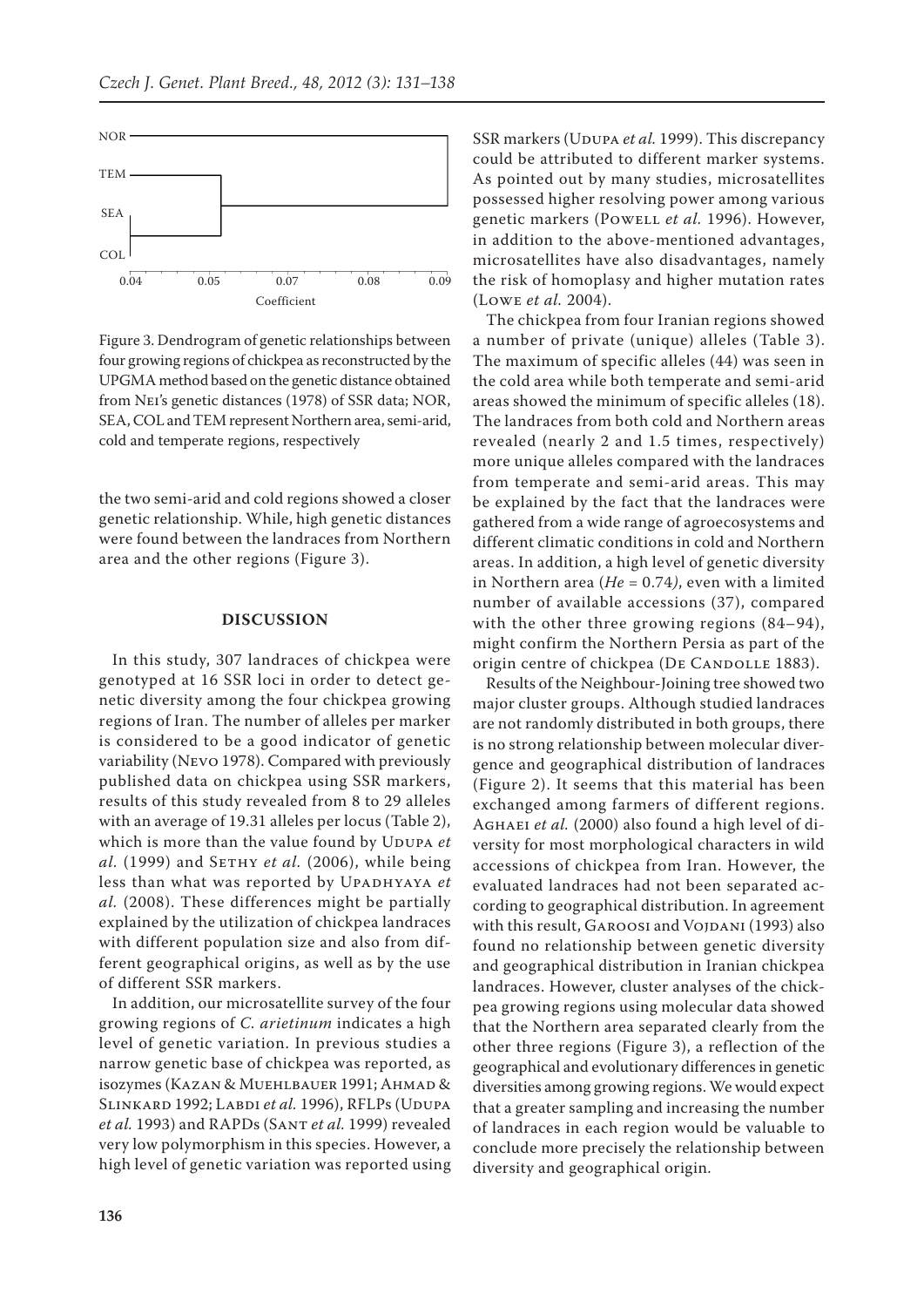In the present study, microsatellite data indicate that genetic variability mainly existed among *C. arietinum* landraces rather than among the growing regions. This is a clear indication that the extent of inbreeding within populations is high, but the extent of genetic differentiation among populations is only low or moderate as the narrowness of the genetic base is one of the principal causes of the slow progress of chickpea breeding. A wide genetic diversity of Iranian native chickpea found in this and other studies (Aghaei *et al.* 2000; Naghavi & Jahansouz 2005) is a critical component for future selection and use of this germplasm for future breeding of chickpea.

*Acknowledgements.* This research was supported by the Generation Challenge Program (GCP), through a grant to Dr. M.R. Naghavi. We like to thank Dr. SENTHILVEL from International Crops Research Institute for the Semi-Arid Tropics (ICRISAT) for microsatellite analyses.

# **References**

- Aghaei M.J., Javadi F., Mozafari J. (2000): Biodiversity and conservation of chickpea in Iran. In: Bozorgipour R., GOWDA C.L.L., ORTIZ. R. (eds): Proc. 2<sup>nd</sup> Iran-ICRI-SAT Workshop on Collaborative Research. Tehran, 14–16.
- Ahmad F., Slinkard A.E. (1992): Genetic relationship in the genus *Cicer* L. as revealed by polyacrylamide gel electrophoresis of seed storage proteins. Theoretical and Applied Genetics**, 84**: 688–692.
- Chowdhury M.A., Vandenberg V., Warkentin T. (2002): Cultivar identification and genetic relationship among selected breeding lines and cultivars in chickpea (*Cicer arietinum* L.). Euphytica, **127**: 317–325.
- DE CANDOLLE A. (1883): Origin of Cultivated Plants. Kessinger Publishing, New York.
- Eivazi A.R., Naghavi M.R., Hajheidari M., Pirseyedi S.M., Ghaffari M.R., Mohammadi S.A., Majidi I., SALEKDEH G.H., MARDI M. (2008): Assessing wheat (*Triticum aestivum* L.) genetic diversity using quality traits, amplified fragment length polymorphisms, simple sequence repeats and proteome analysis. Annals of Applied Biology, **152**: 81–91.
- EXCOFFIER L., SMOUSE P., QUTTRO J. (1992): Analysis of molecular variance inferred for metric distances among DNA haplotypes: application to human mitochondrial DNA restriction data. Genetics, **131**: 479–491.
- FAO (1998): The State of the World Plant Genetics Resources for Food and Agriculture. FAO, Rome.
- GAROOSI G.A., VOJDANI P. (1993): The genetic diversity and the geographical distribution of the Iranian chickpea in relation with different climates of Iran. Seed Plant Journal, **8**: 7–15.
- Harlan J.R. (1992): Crops and Man. Foundation for Modern Crop Science. American Society of Agronomy, Madison.
- Huttel B., Winter P., Weising K., Coumane W., Weigand F., Kahl G. (1999): Sequence-tagged microsatellite markers for chickpea (*Cicer arietinum* L.). Genome, **42**: 210–217.
- Iruela M., Rubio J., Cubero J.I., Gil J., Millan T. (2002): Phylogenetic analysis in the genus *Cicer* and cultivated chickpea using RAPD and ISSR markers. Theoretical and Applied Genetics, **104**: 643–651.
- Kazan K., Muehlbauer F.J. (1991): Allozyme variation and phylogeny in annual species of *Cicer* (*Leguminosae*). Plant Systematics and Evolution, **175**: 11–21.
- Labdi M., Robertson L.D., Singh K.B., Charrier A. (1996): Genetic diversity and phylogenetic relationships among the annual *Cicer* species as revealed by isozyme polymorphism. Euphytica, **88**: 181–188.
- LOWE A., HARRIS S., ASHTON P. (2004): Ecological Genetics: Design, Analysis, and Application. Blackwell Publishing, Oxford.
- Manifesto M.M., Schlatter A.R., Hopp H.E., Suarez E.Y., Dubcovsky J. **(**2001): Quantitative evaluation of genetic diversity in wheat germplasm using molecular markers. Crop Science, **41**: 682–690.
- Naghavi M.R., Jahansouz M.R. (2005): Variation in the agronomic and morphological traits of Iranian chickpea accessions. Integrative Plant Biology, **47**: 65–73.
- Nei M. (1978): Estimation of average heterozygosity and genetic distance from a small number of individuals. Genetics, **89**: 583–590.
- Nevo E. (1978): Genetic variation in natural populations: patterns and theory. Theoretical Population Biology, **13**: 121–77.
- Peakal R., Smouse P.E. (2006): GenAlEx 6: genetic analysis in Excel. Population genetic software for teaching and research. Molecular Ecology Notes, **6**: 288–295.
- PERRIER X., FLORI A., BONNOT F. (2003): Data analysis methods. In: Hamon P., Seguin M., Perrier X., Glaszmann J.C. (eds): Genetic Diversity of Cultivated Tropical Plants. Science Publishers, Montpellier, 43–76.
- Powell W., Morgante M., Andre C., Hanafey M., Vogel J., Tingey S., Rafalski A. (1996): The comparison of RFLP, RAPD, AFLP and SSR (microsatellite) markers for germplasm analysis. Molecular Breeding, **2**: 225–238.
- ROHLF F.J. (1998): NTSYS-pc. Numerical Taxonomy and Multivariate Analysis System, Version 2.02. Exeter Software, Setauket.